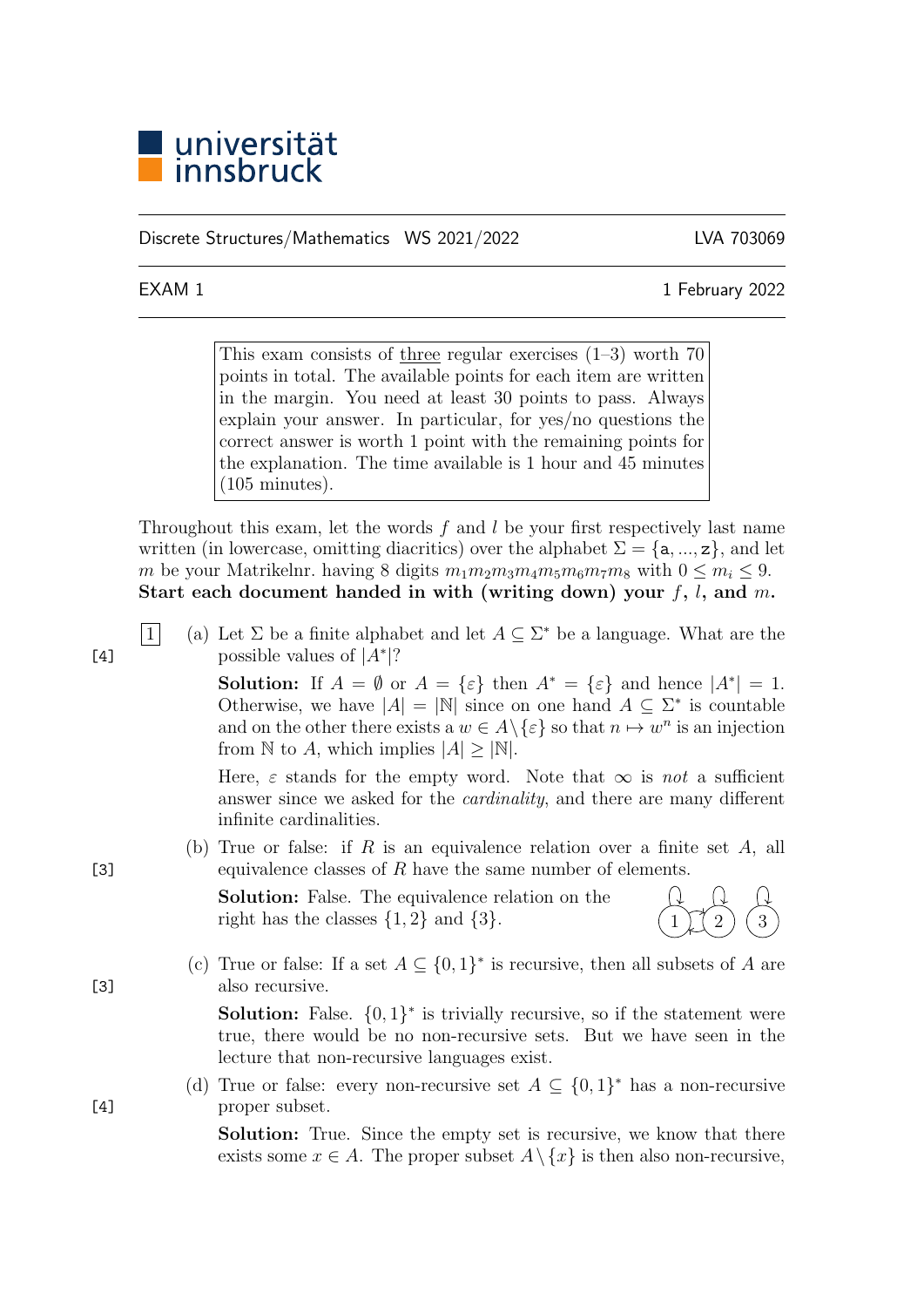since if it were recursive, then  $A \setminus \{x\} \cup \{x\} = A$  would also be recursive  $({x}$  is recursive, and the union of two recursive sets is recursive).

(e) Recall that the halting problem  $HP = \{M \# x \mid M \text{ halts for input } x\}$  is not recursive. Argue that  $UHP = \{M \mid M \text{ halts for all inputs}\}\$ is then [6] also non-recursive.

> **Solution:** If UHP were recursive, we could decide HP by constructing a Turing machine  $M'$  that deletes its input, writes  $x$  onto the tape, and then runs M, and then checking whether  $M' \in UHP$ . Clearly,  $M' \in UHP \Longleftrightarrow M \# x \in HP$ .

> More formally, one can also prove the reduction  $HP \leq UHP$  using a reduction function that maps  $M \# x$  to the machine M' above (and every string that is not of the form  $M \# x$  to a machine that loops for all inputs). This then also shows that UHP is not recursive.

(f) True or false: if  $A_0, A_1, \ldots$  are a countable family of recursive languages [3]  $\subseteq \{0,1\}^*$ , then  $\bigcup_{i\in\mathbb{N}} A_i$  is also recursive.

> **Solution:** False. Every subset of  $\{0,1\}^*$  is countable and can thus be written as a countable union of single-element languages (which are obviously recursive). If the union of these were also recursive, all subsets of  $\{0,1\}^*$  would be recursive. But in the lecture, we have seen that there are non-recursive languages.

(g) True or false: Let G be a finite undirected graph and let  $e$  be some edge [4]  $\qquad \qquad$  in G. Then there exists a spanning forest of G that contains e.

> Solution: The answer depends on whether or not G can contain loops. According to the lecture, loops were allowed. However, for the exam, both interpretations were accepted as correct.

> If G can contain loops, the statement is false, since clearly a loop cannot be part of a spanning forest.

> If  $G$  cannot contain loops, the statement is true. We assign the weight 0 to e and the weight 1 to all other edges. Running Kruskal's algorithm will give us a spanning forest of  $G$  that clearly contains  $e$ , since  $e$  is added in the very first step.

(h) Let  $\Sigma$  be a finite alphabet and n be a natural number. How many palindromic words from  $\Sigma<sup>n</sup>$  are there (i.e. reversing the string does not [3] change it, e.g.  $abccba$ .

> **Solution:**  $|\Sigma|^{n/2}$  if *n* is even or  $|\Sigma|^{(n+1)/2}$  if *n* is odd. This is because we have free choice of letters for the first half of the word (including the middle one if  $n$  is odd) but the remaining ones are then fixed.

> More formally: we have a bijection between  $\Sigma^{[n/2]}$  and the set of palindromes over  $\Sigma$  of length n given by appending the first  $\lfloor n/2 \rfloor$  characters at the end in one direction, and throwing away the last  $\lfloor n/2 \rfloor$  letters in the other direction.

 $|2|$  (a) Use Floyd's algorithm to compute the shortest paths among the nodes of the following weighted digraph G. Give the start matrix and all intermediate matrices. Enumerate the nodes alphabetically, that is, the [9] first row in a matrix corresponds to node  $A$ , second to  $B$ , and so on.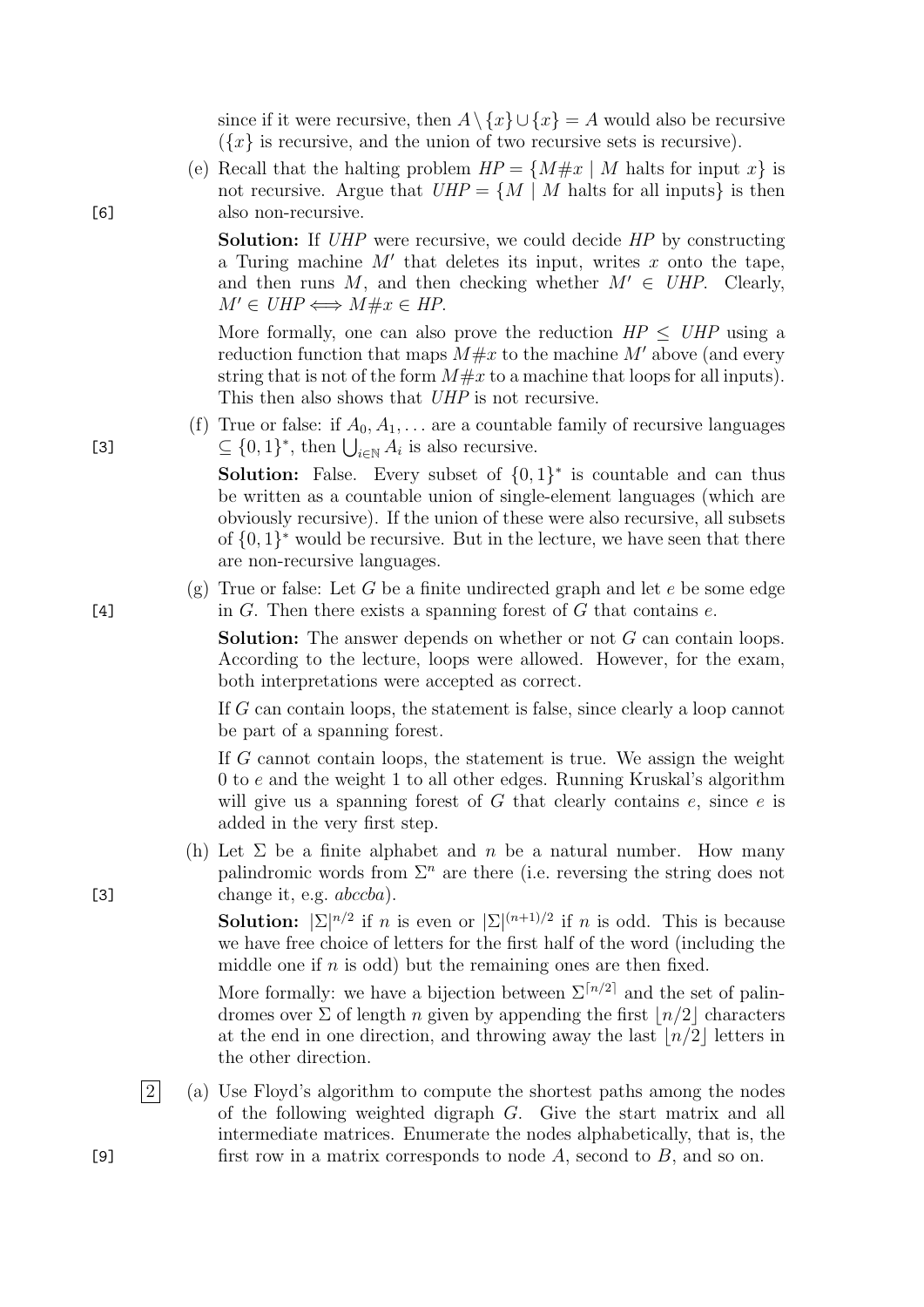

**Solution:** The start matrix would be  $N_0$  The shortest distance matrix would be  $N_4$  where  $x_1 = \min(m_7, m_8 + m_6, m_8 + m_5 + m_4)$  and  $x_2 =$  $\min(m_6, m_5+m_4)$ . In matrix  $N_2$  and  $N_3$  we have  $x_3 = \min(m_7, m_8+m_6)$ .

$$
N_0 = N_1 = \begin{pmatrix} 0 & m_8 & m_7 & \infty \\ \infty & 0 & m_6 & m_5 \\ \infty & \infty & 0 & \infty \\ \infty & \infty & m_4 & 0 \end{pmatrix} \qquad N_2 = N_3 = \begin{pmatrix} 0 & m_8 & x_3 & (m_8 + m_5) \\ \infty & 0 & m_6 & m_5 \\ \infty & \infty & 0 & \infty \\ \infty & \infty & m_4 & 0 \end{pmatrix}
$$

$$
N_4 = \begin{pmatrix} 0 & m_8 & x_1 & (m_8 + m_5) \\ \infty & 0 & x_2 & m_5 \\ \infty & \infty & 0 & \infty \\ \infty & \infty & m_4 & 0 \end{pmatrix}
$$

[2] (b) Give the transitive closure 
$$
G^+
$$
 of  $G$ .  
\n**Solution:**  $G = \{(A, B), (A, C), (B, C), (B, D), (D, C)\}$   
\n $G^+ = \{(A, B), (A, C), (B, C), (B, D), (D, C), (A, D)\}$ 

(c) Let  $H$  be multigraph  $G$  where the edges are undirected. Compute a minimal spanning tree of  $H$  using Kruskal's algorithm. Show all inter-[9] mediate steps and the final spanning tree.

> **Solution:** For the computation, we use the example Matrikelnr.  $m =$ 12345678. Kruskal's algorithm starts with  $F = \emptyset$ ;  $P = \{\{A\}, \{B\}, \{C\}, \{D\}\}.$ 0  $F = \varnothing$   $P = \{\{A\}, \{B\}, \{C\}, \{D\}\}\$

- 1  $F = \{\{C, D\}\}\$   $P = \{\{A\}, \{B\}, \{C, D\}\}\$ 
	- 2  $F = \{\{C, D\}, \{B, D\}\}\$   $P = \{\{A\}, \{B, C, D\}\}\$
	- $3 \quad F = \{ \{C, D\}, \{B, D\}, \{A, C\} \} \quad P = \{ \{A, B, C, D\} \}$



Figure 1: Minimal spanning tree of H.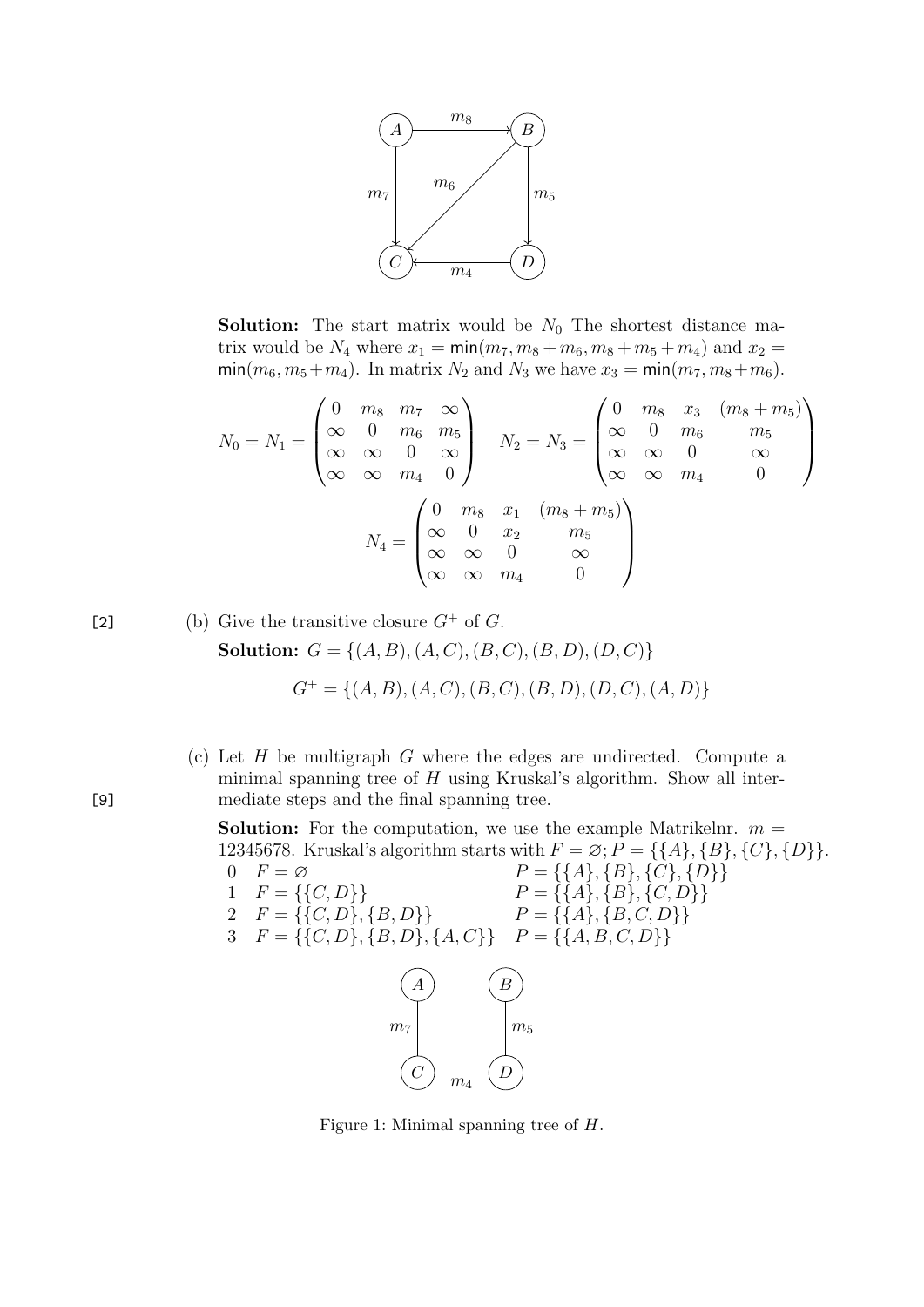|       | 3 | Let M be the set of all numbers in your $m$ , let F be the set of all characters in<br>your $f$ , and let $L$ be the set of all characters in your $l$ . When the solution is<br>a large number, keep it as an expression (for example, like $(10!)^{3+9}$ ). Always<br>explain how you obtained your solution.                                                                                                 |
|-------|---|-----------------------------------------------------------------------------------------------------------------------------------------------------------------------------------------------------------------------------------------------------------------------------------------------------------------------------------------------------------------------------------------------------------------|
| $[1]$ |   | i. Compute $\#(M)$ , $\#(F)$ , and $\#(L)$ .<br>(a)                                                                                                                                                                                                                                                                                                                                                             |
| $[2]$ |   | ii. How many subsets of $L$ are there?                                                                                                                                                                                                                                                                                                                                                                          |
|       |   | <b>Solution:</b> $2^{(\#L)}$ since every subset can be seen as a characteristic<br>function from L to $\{0,1\}$ , or as a binary number with $\#L$ bits.                                                                                                                                                                                                                                                        |
| $[2]$ |   | iii. How many matrices of the shape $\#(F) \times \#(L)$ with elements from<br>M are there?                                                                                                                                                                                                                                                                                                                     |
|       |   | <b>Solution:</b> $(\#M)^{(\#F \cdot \#L)}$ since we have $\#M$ choices for each of the<br>$\#F \cdot \#L$ elements.                                                                                                                                                                                                                                                                                             |
| $[3]$ |   | iv. How many injective functions from $F$ to $L$ are there?                                                                                                                                                                                                                                                                                                                                                     |
|       |   | <b>Solution:</b> If $#F > #L$ then there are none. Otherwise the count<br>is the falling factorial $#L \cdot (#L-1) \cdot  \cdot (#L - #F + 1).$                                                                                                                                                                                                                                                                |
| $[3]$ |   | v. How many symmetric relations on $M$ are there?                                                                                                                                                                                                                                                                                                                                                               |
|       |   | <b>Solution:</b> $2^{(\#M \cdot (\#M+1)/2)}$ since every relation is uniquely deter-<br>mined by a matrix of the shape $\#M \times \#M$ with 2 elements (say 0)<br>and 1). Symmetric relations are represented by symmetric matrices,<br>hence we have 2 choices for every element below and on the diagonal<br>(that is, we can choose 1 element in the first row, 2 elements in the<br>second row, $\dots$ ). |
|       |   | (b) In the following consider <i>directed</i> graphs (without loops and multi-<br>edges).                                                                                                                                                                                                                                                                                                                       |
| $[3]$ |   | i. How many graphs with nodes $M$ are there?                                                                                                                                                                                                                                                                                                                                                                    |
|       |   | <b>Solution:</b> $2^{(\#M \cdot (\#M-1))}$ since every graph on $\#M$ nodes can be<br>uniquely determined by a matrix of the shape $\#M \times \#M$ with 2<br>elements (say 0 for no edge, and 1 for an edge). Since there are no<br>loops, the matrix must have zeros on the diagonal and hence there<br>is $(\#M - 1)$ in the exponent.                                                                       |
|       |   | ii. How many graphs with nodes $M$ with edges labeled by $F$ are there?                                                                                                                                                                                                                                                                                                                                         |
| $[3]$ |   |                                                                                                                                                                                                                                                                                                                                                                                                                 |
|       |   | <b>Solution:</b> $(\#F + 1)^{(\#M \cdot (\#M-1))}$ similarly to the above. Here we,<br>however, represent the graph by a matrix (with zeros on the diag-<br>onal) which contains one of the $\#F$ weight values as the elements.<br>And additionally, we need one more value when there is no edge.                                                                                                             |
|       |   | (c) True or False: An undirected tree with a node of degree $k$ contains at<br>least $k$ nodes of degree 1. Prove the claim or provide a counterexample.                                                                                                                                                                                                                                                        |
| $[3]$ |   |                                                                                                                                                                                                                                                                                                                                                                                                                 |
|       |   | <b>Solution:</b> The statement is true for finite tress and false for infinite<br>tress. For infinite tress, we can easily construct a tree with infinite<br>branches and no leaves. For finite tress, we prove the claim as follows.                                                                                                                                                                           |
|       |   | First, let us prove that every tree $T$ with at least 2 nodes has at least 2<br>nodes of degree 1 (leaves). Let $P = (v_0, e_1, v_1, \dots, e_k, v_k)$ be a path in T                                                                                                                                                                                                                                           |